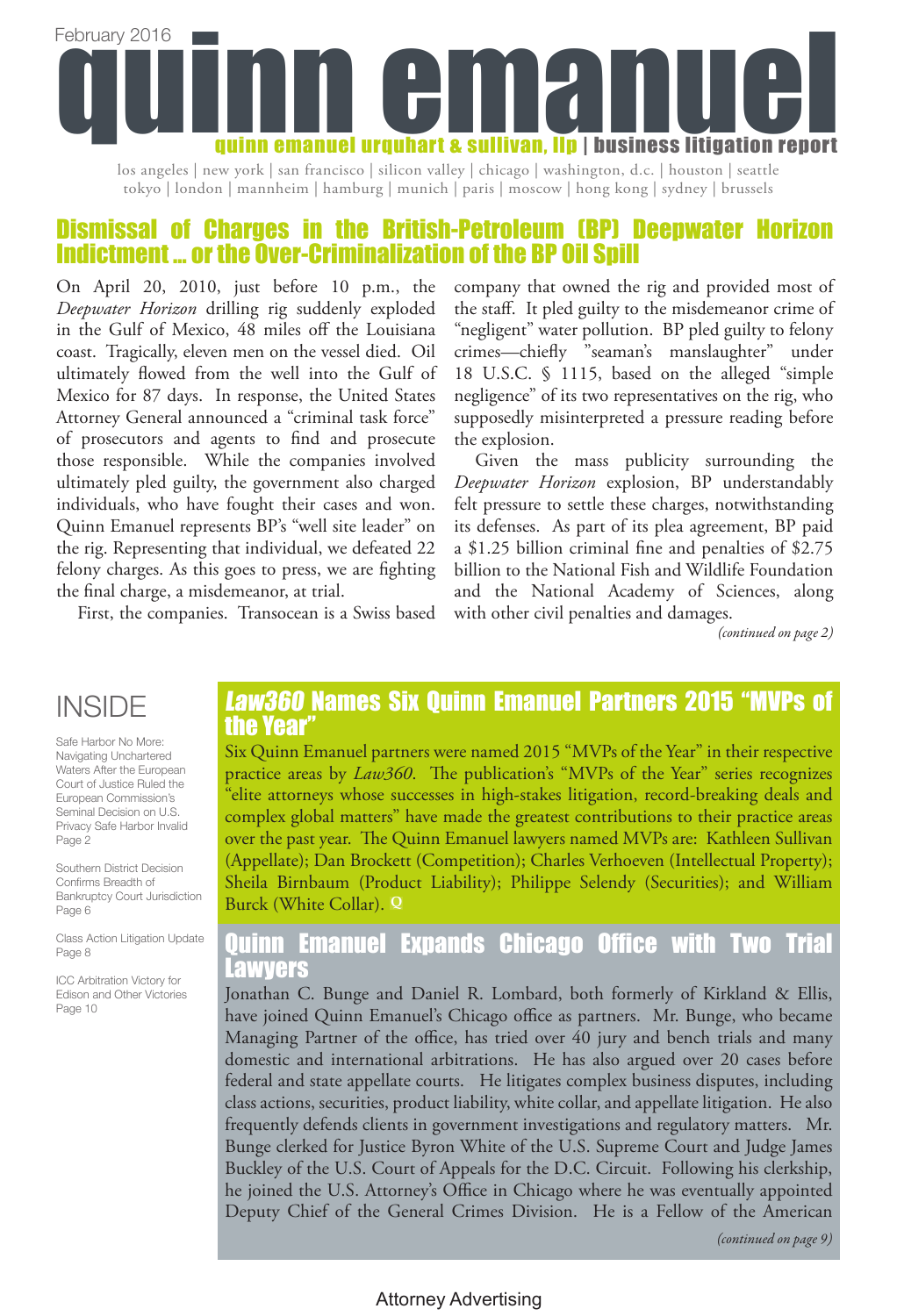*The Manslaughter Case.* BP's well site leaders on the *Deepwater Horizon* also were charged with eleven counts (one for each man who died) of "seaman's manslaughter" but challenged the indictment. The Seaman's Manslaughter Statute was passed in the 1850s to control crashes on rivers after the advent of the steamship. It establishes criminal liability for any "captain, pilot, engineer or other person employed" on a vessel who negligently causes death. The statue was passed, at least in part, as a response to deaths that resulted from steamships racing one another to pick up passengers.

Although the *Deepwater Horizon* had both a "captain" and an "engineer," they were Transocean employees, not BP employees. These Transocean employees controlled the navigation and operation of the *Deepwater Horizon* as a vessel. In contrast, the well site leaders were on board as BP's representatives responsible for implementing the drilling plan. By analogy, the well site leaders were like doctors on a hospital ship, serving a specialized, non-marine purpose. Quinn Emanuel moved to dismiss the seaman's manslaughter charges on the grounds that the statute did not apply to them.

The U.S. District Court agreed with the firm, citing the rule of statutory construction called "*ejusdem generis*." *United States v. Kaluza*, 2013 WL 6490341 at \*18-23 (E.D. La. Dec. 10, 2013). According to the court, "[c]aptain, pilot, engineer, or other person employed" does not mean "any person employed" on a vessel but rather only those serving a marine function, like the specifically listed employees. *Id*. A unanimous Fifth Circuit panel later affirmed this ruling. *United States v. Kaluza*, 780 F.3d 647 (5th Cir. 2015).

That dismissal still left 11 additional felony charges—for what is called "involuntary" or "reckless" homicide—for the same conduct and same 11 men who died. Quinn Emanuel raised various challenges to these counts as well, concerning jurisdiction as well as factual defenses. Based on these challenges, the DOJ reconsidered the charges and voluntarily dismissed them.

And that leaves one more count, which charges that the alleged misinterpretation constitutes "negligent" water pollution under the Clean Water Act. That case is scheduled to proceed to trial in New Orleans federal court on February 16, 2016. Among other issues, this trial will question how to assign "causation" for tragic accidents that are "caused" by many independent and unforeseen factors.

*Lying to Congress by "Under-Stating" the Size of the Spill.* In another prosecution arising out of the tragedy, BP Vice President David Rainey was charged with lying to Congress about the size of the spill. He went to trial on June 1, 2015. Rainey challenged whether his statements—in a letter responding to then-Congressman Ed Markey of Massachusetts actually constituted a statement to "Congress." As the trial began, the U.S. District Court called on the government to prove that Congress had "authorized" Markey's inquiry. When the necessary members of Congress refused to travel to New Orleans to testify, citing their immunity under the "speech and debate clause" of Article I, Section 6 of the U.S. Constitution, the court dismissed the charge.

Although the charges against Rainey ultimately did fail, his indictment is a caution to any company that must report on the size of any environmental release. Often it is difficult, if not impossible, to quantify a release accurately as it is occurring. Company spokespersons should be cognizant of this when public reports must be made, whether to the government or anyone else. **Q**

# Safe Harbor No More: Navigating Unchartered Waters After the European Court of Justice Ruled the European Commission's Seminal Decision on U.S. Privacy Safe Harbor Invalid

Not surprisingly, different governments and regulatory bodies have different views on how to strike the right balance as to the protection of the individual's right to privacy (especially personal data), the facilitation of international commerce, and national security initiatives, and this was all too apparent in the Court of Justice of the European Union's recent decision in *Schrems v. Data Protection Commissioner*, Case C-362/14, Judgment of the Court (Grand Chamber) (October 6, 2015). In that case, the Grand Chamber of the Court declared *invalid* the European Commission's Safe Harbor Decision of July 26, 2000 (Decision 2000/520/EC Pursuant to Directive 95/46 (July 26, 2000) (the "Safe Harbor Decision 2000/520")), which had previously held that the Safe Harbor Privacy Principles, issued by the U.S. Department of Commerce on July 21, 2000 (Annex 1 to Decision 2000/520, Safe Harbor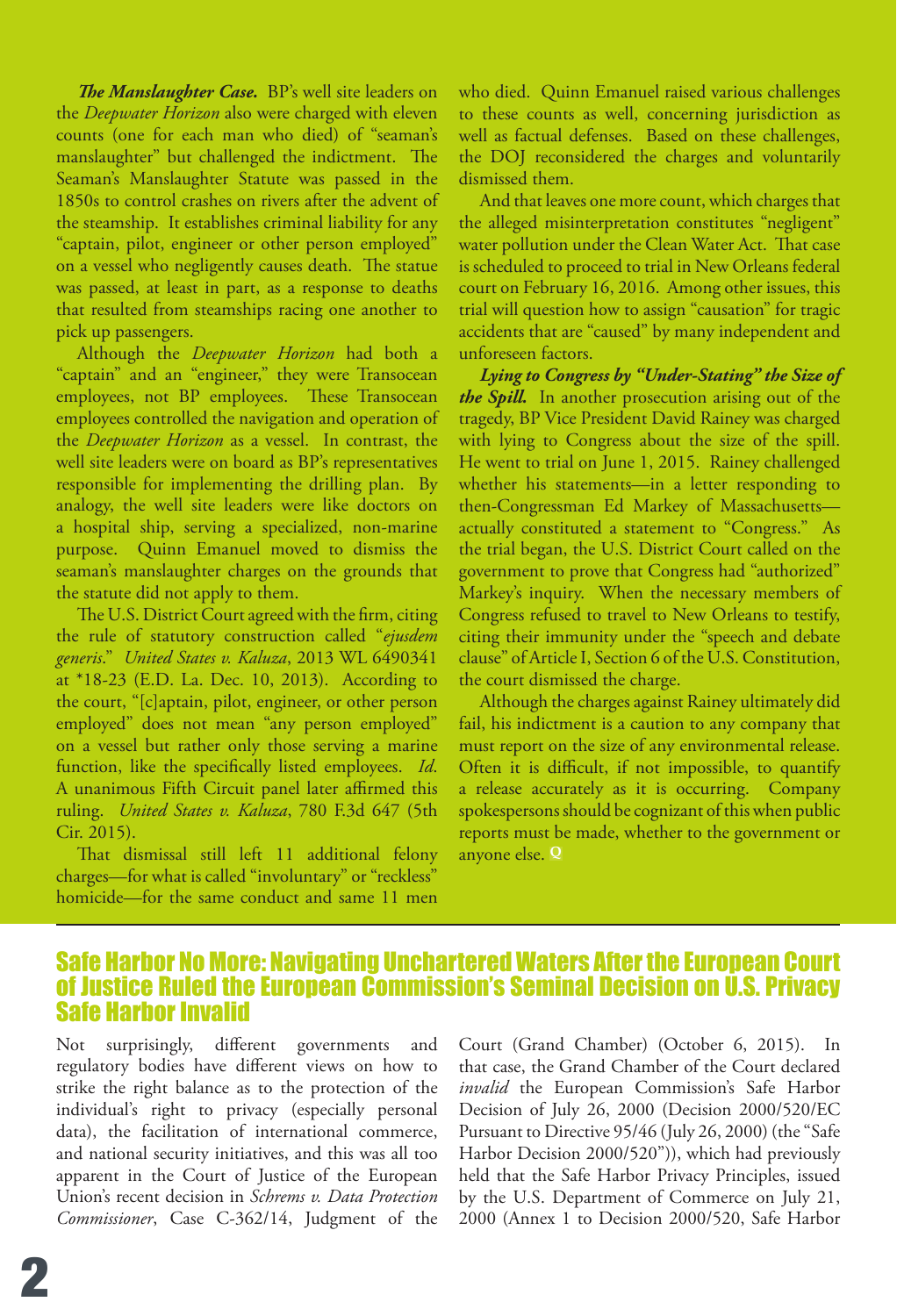Privacy Principles (July 21, 2000) (the "Safe Harbor Privacy Principles")), provided adequate protection for transfers of personal data from organizations in European Union Member States to the United States. Earlier this month, in the wake of this significant decision, it was announced that an agreement in principle has been reached between E.U. and U.S. officials concerning a new trans-Atlantic data transfer pact (the E.U.-U.S. Privacy Shield), which includes making efforts on both sides of the Atlantic to address the concerns raised in the *Schrems* decision. Yet, absent specific details about this pact, both regulators and companies have been left questioning the adequacy of the interim data protection measures that are currently in place at thousands of impacted companies, particularly major technology companies. This article assesses the *Schrems* decision (and the very recent politically-charged negotiations and announcements that have followed) in the context of the system that was put in place to regulate transfers of personal data between the European Union and the United States. Specifically, the article highlights the key implications that this decision, the recent announcement of general details about the E.U.- U.S. Privacy Shield, and currently ongoing regulatory reactions (especially by European data protection agencies), will have for many companies based in both Europe and the United States that are now scrambling to ensure that their interim data protection measures are sufficient moving forward.

## *Regulating the Processing of Personal Data and Transfers of Such Data from European Union Member States to the United States*

Within the European Union, an individual's right to privacy is protected by the Charter of Fundamental Rights of the European Union and the Data Protection Directive 95/46 of the European Parliament and Council ("Directive 95/46"). With regard to the processing of personal data and the free movement of such data by organizations, a system was implemented to prohibit transfers of personal data from within Member States to other countries that do *not* ensure an adequate level of protection. Yet, rather than defining what an "adequate level of protection" actually means, Article 25(2) of Directive 95/46 instructs the European Commission to make such assessments "in light of all the circumstances surrounding a data transfer operation or set of operations" affording particular attention to: (1) the nature of the data; (2) the purpose and duration of the proposed operations; (3) the country of origin and the country of final destination; (4) the rules of law, both

general and sectoral, in force in the third country in question; and (5) the professional rules and security measures which are complied with in that country. In order to promote a level of predictability, transparency, and efficiency, the European Commission has the authority to enter into negotiations with non-European Union states and make subsequent findings on whether those states ensure an adequate level of protection under their domestic laws.

In the case of regulating data transfers from Member States to the United States, the European Commission issued its Safe Harbor Decision 2000/520 on July 26, 2000, which held that an "adequate level of protection" would be attained if organizations comply with the Safe Harbor Privacy Principles and the Frequently Asked Questions, that offer guidance for the implementation of the Principles, issued by the United States government on July 21, 2000. The Principles were developed in consultation with industry and the public to facilitate trade and commerce between the United States and the European Union. Notably, this was a voluntary selfcertification system for U.S. organizations that created a presumption of "adequacy" whenever organizations certified to the U.S. Department of Commerce their adherence to the Safe Harbor Privacy Principles. Such certification required a written description of the organization's privacy policy, including: (1) where the privacy policy is available for public review; (2) the date of implementation of the policy; (3) contact information for the office responsible for handling complaints, access requests, and inquiries about safe harbor; (4) identification of the statutory body responsible for hearing complaints; (5) the name of any privacy program the organization is currently participating in; and (6) the independent recourse mechanism available to investigate unresolved complaints.

For the purpose of the analysis provided below, it is important to also note that the Safe Harbor Privacy Principles contain a major caveat, which notes that adherence to the Principles may be limited: (1) to the extent necessary to meet national security, public interest, or law enforcement requirements; (2) by statute, government regulation, or caselaw that creates conflicting obligations or explicit authorizations, provided that, in exercising any such authorization, an organization can demonstrate that its non-compliance with the Principles is limited to the extent necessary to meet the overriding legitimate interests furthered by such authorization; or (3) if the effect of the Directive or Member State law is to allow exceptions or derogations, provided such exceptions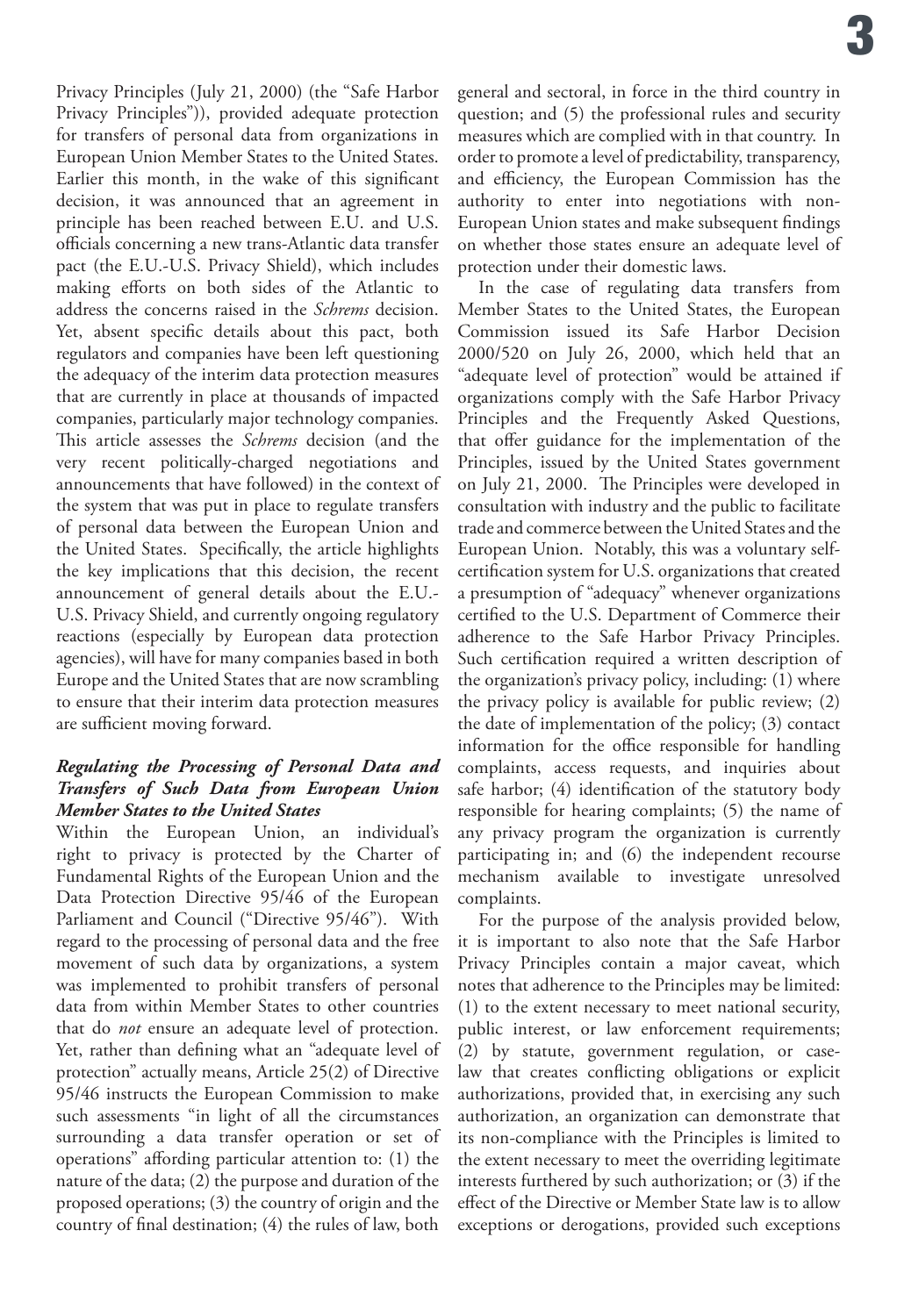or derogations are applied in comparable contexts.

Although this system (and the Safe Harbor Decision 2000/520) survived for over a decade, warning signals were evident in late November 2013 when concerns were raised about the existence of a number of surveillance programs in the United States that involved large-scale collection and processing of personal data and the impact that these programs were having on individual privacy rights. One major concern was that many of the almost 3250 companies certified under this system (including major companies like Google, Facebook, Microsoft, Apple, and Yahoo) processed the data of their employees in Europe and then transferred that data to the U.S. for human resources purposes, where that data was subject to much greater privacy intrusions that which, it was alleged, were not strictly necessary and proportionate to the protection of any national security objectives. Similar concerns were raised about these companies transferring and processing the personal data of their hundreds of millions of clients in the U.S. An additional concern was that, while U.S. citizens might have some recourse for these alleged surveillancebased privacy violations, there appeared to be littleto-no opportunities for E.U. personal data subjects to obtain access, rectification or erasure of data, or administrative or judicial redress for any collection or further processing of their personal data taking place under the surveillance programs run by the United States government. Ultimately, these concerns were the catalyst for the dispute, and ultimate decision, in *Schrems*.

# *The Dispute and Subsequent ECJ Decision in*  **Schrems**

Mr. Schrems (an Austrian national) entered into a contract with Facebook Ireland Ltd. upon registering his Facebook account in 2008. Some or all the personal data of Facebook Ireland Ltd.'s users who reside in the European Union is transferred to servers belonging to Facebook Inc., which are located in the United States where that data undergoes processing. After revelations were made public by Edward Snowden in 2013 about the purported activities of U.S. intelligence services, in particular the National Security Agency, Schrems filed a complaint with the Irish Data Protection Commissioner requesting that the Commissioner exercise statutory powers to prohibit any transfer of his personal data to the U.S. This complaint was rejected by the Commissioner on the basis that there was (1) no evidence that his personal data had been accessed by the National Security Agency, and (2) any question about the adequacy of

data protection in the U.S. had to be determined in accordance with the Safe Harbor Decision 2000/520, where the Commission had found that the United States *ensured* an adequate level of protection. This was not the end of the matter.

Mr. Schrems brought an action before the High Court of Ireland challenging this decision. The High Court found that the electronic surveillance and interception of personal data transferred from the E.U. to the U.S. serve necessary and indispensable objectives in the public interest. Yet, the High Court emphasized that the revelations made by Edward Snowden demonstrated significant over-reach on the part of the National Security Agency and other United States agencies. The High Court also stressed that under the Irish Constitution, interferences with fundamental rights and freedoms, including the right to privacy, must be *proportional* and in accordance with the law. The High Court noted that mass/undifferentiated accessing of personal information was contrary to both this principle and the Irish Constitution. Furthermore, the High Court expressed concern that E.U. citizens appear to have no effective right to be heard in the U.S. about how their personal data is used. Given these concerns, while the High Court ultimately concluded that the Commissioner should have investigated the matters raised by Mr. Schrems, the Court nonetheless noted that this was a matter of European Union law that should be referred to the ECJ for a specific ruling on whether the Commissioner was bound by the finding in the Safe Harbor Decision 2000/520.

On October 6, 2015, the Grand Chamber of the ECJ held that the Safe Harbor Decision 2000/520 is *invalid* and that the supervisory authority of any Member State *can* examine the claim of a person concerning the protection of their rights in regard to the processing of personal data which has been transferred to another country when that person contends that the law and practices in force in that country do not ensure an adequate level of protection. The two main justifications for this decision were that U.S. surveillance measures went beyond what was strictly necessary and proportionate to the protection of national security and that data subjects had no administrative or judicial means of redress enabling the data relating to them to be accessed and rectified or erased. In reaching this conclusion, the ECJ noted that it focused solely on the invalidity of the provisions in the Safe Harbor Decision 2000/520, and did *not* need to examine the content of the Safe Harbor Privacy Principles. Irrespective of this apparent limitation on the Court's ruling (which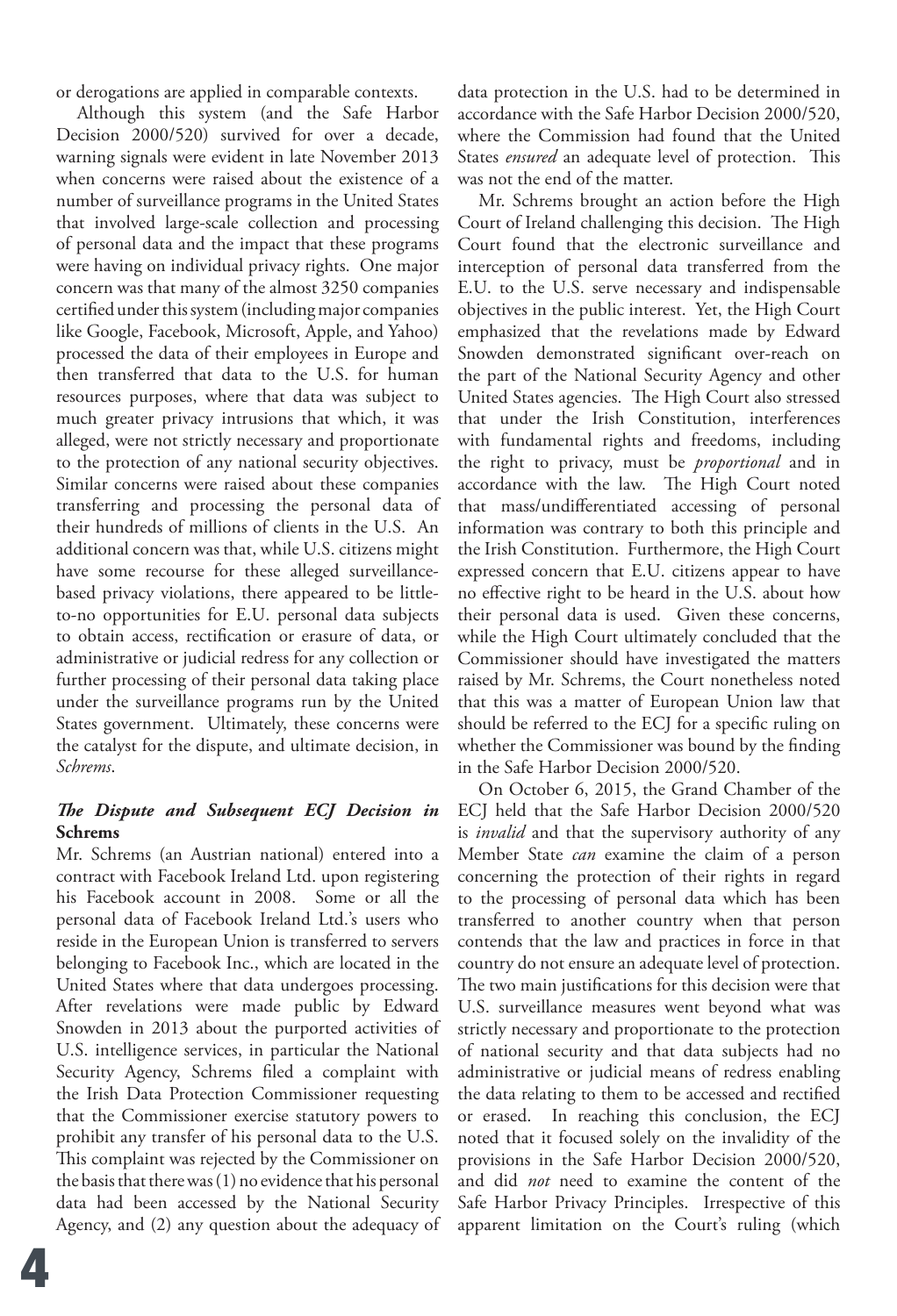was likely intended to soften any political impact by striking a European Commission decision rather than a politically-negotiated set of principles), it is hard to see how the current version of the Safe Harbor Privacy Principles will withstand the same arguments that killed the Safe Harbor Decision 2000/520.

## *Recent Reactions to* **Schrems**

There has not yet been any subsequent decision on the merits of Mr. Schrems' arguments. Nonetheless, the immediate aftermath of the *Schrems* decision was chaotic with many major companies scrambling to react to the invalidation of the Safe Harbor Decision 2000/520.

Since the Court's ruling in October 2015, there has been increased debate about not just the renegotiation of the Safe Harbor Privacy Principles, but also, data protection reform both across the E.U. and between the E.U. and the U.S. The Court's decision has impacted the ongoing negotiations between the E.U. and the U.S. government regarding reform of the Safe Harbor Privacy Principles that have been ongoing since 2013, well before the decision in *Schrems*, and are just one important part of the regulatory reform being proposed. Notably, the most recent development came in mid-December 2015, when E.U. officials reached final agreement on a new uniform data protection regulation that will replace the existing Data Protection Directive (that has been implemented in Member States via a patchwork of national privacy laws) and subject multinational companies to significant fines: namely the greater of four percent of their annual global turnover or 20 million Euros.

It is worth noting that this new regulation will not take effect until two years after the proposal is finally adopted by the European Parliament and Council (which is expected to occur in early 2016). Furthermore, despite the strict penalties that have been included in the new regulation, the proposed regulation has been viewed favorably by businesses in Europe because it purports to usher in a more streamlined and predictable approach to regulation where companies can simply deal with a single supervisory authority. Notwithstanding these efforts, given the structure of the European Union, enforcement of harmonized rules will likely be left to national agencies operating under amended national laws, so complete harmonization might not occur.

In addition to this larger regulatory reform proposal, the body responsible for monitoring data privacy, the Article 29 Working Party, had announced that if by February 1, 2016 no appropriate solution was found with U.S. authorities, national data protection authorities would be forced to take all necessary action, including potential coordinated enforcement action. While that deadline was missed, a new trans-Atlantic data transfer pact (the "E.U.- U.S. Privacy Shield") was announced on February 2, 2016. As of the writing of this article, although American and European negotiators have not released specific details concerning the E.U.-U.S. Privacy Shield for political approval, they have confirmed that this pact will: include stronger oversight of companies' compliance (including enforcement efforts by European Data Protection Agencies, the U.S. Department of Commerce, and the U.S. Federal Trade Commission); include guarantees from the U.S. that access to data concerning E.U. citizens will be subject to clear safeguards and limitations (including limits on mass access to personal data for national security purposes); and provide E.U. citizens with better forms of redress (including the creation of a new Ombudsman and other forms of ADR to assist with individual complaints and inquiries).

This announcement will likely delay the kinds of investigations, legal proceedings, and/or fines against companies that fail to comply with the current patchwork data privacy requirements across Member States, which had been threatened by European dataregulators if a pact was not reached by February 1, 2016. However, even though a deal has been struck, its legality will still likely be subject to the scrutiny of the same European data-privacy regulators.

Despite the concerns raised about over-reach of national surveillance measures, it remains to be seen whether recent terrorist activity will slow some of the momentum behind these data privacy developments and reforms. Much criticism of the *Schrems* decision focuses on the counterarguments that (1) data protection in the U.S. and across Member States is substantively equivalent; and (2) that many Member States enforce just as broad national security data monitoring programs as those U.S. measures that caused concerns in *Schrems*. There is no doubt that any negotiations moving forward will focus on how to strike a better balance between privacy rights and national security objectives, so that concerns about proportionality and over-reach of government surveillance can be addressed.

# *Implications for Clients*

The ruling in *Schrems*, and both the political and regulatory reactions to this ruling, have already had, and will continue to have, direct consequences for businesses transferring personal data to the U.S. or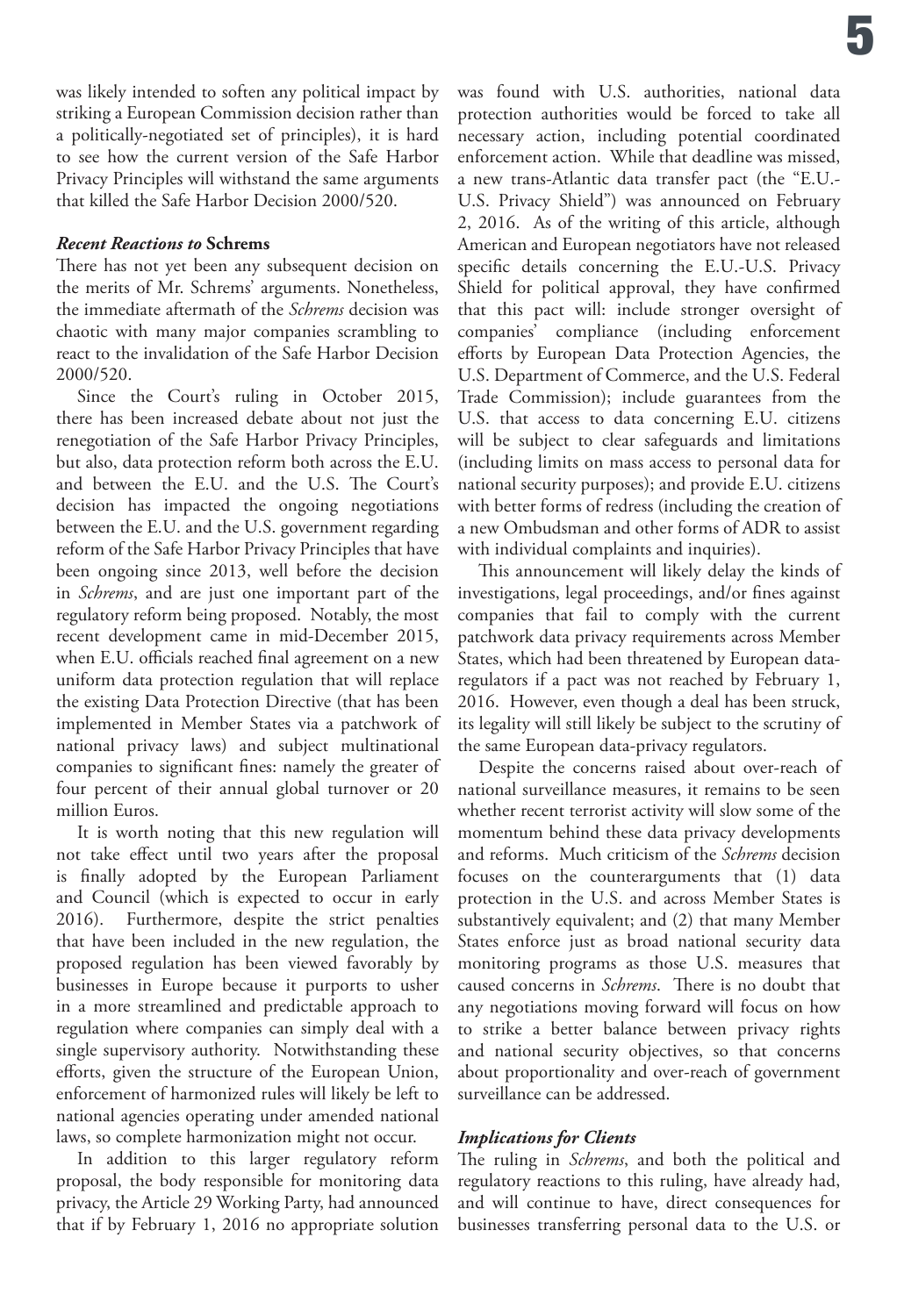outsourcing the processing of personal data to the U.S. Many companies have already used the ruling in *Schrems* as a catalyst to review policies and procedures relating to the transfer and processing of personal data to locations beyond the E.U. and are closely following updates from not just the European Commission, but also, announcements from national data protection authorities in the Member States and overseas regulators, especially those in the U.S. Furthermore, European data-protection officials have issued warnings that the practices of American businesses, especially technology companies that deal with large amounts of personal and employee data, will come under much closer scrutiny and regulatory oversight in each Member State. These efforts might have even wider implications, whereby companies in Member States, like Germany, might try to invoke data privacy concerns as a basis for objecting to production of internal personal emails in U.S. litigation.

While further clarification from regulators is pending, companies have been taking a number of risk management steps, including: (1) review of current data flows of personal data; (2) analysis of how to limit the amount of personal data that is transferred/ processed in the U.S.; (3) analysis of the personal data, if any, that must be transferred/processed in the U.S.; (4) review of contracts with vendors that rely upon Safe Harbor certification; and (5) analysis of local data privacy requirements in each country where personal data is currently being transferred or processed. There was concern that some of these efforts might amount to an attempt to hit a moving target given that national authorities could, at least for the time being, respond to the decision in *Schrems* in an idiosyncratic manner, creating a patchwork of enforcement risks while any subsequent action from the European Commission is pending. To address this risk, the Commission issued a Communication on November 6, 2015, reiterating the Article 29

Working Party's conclusion that while data transfers can no longer be based on the invalidated Safe Harbor Decision 2000/520, standard contractual clauses and binding corporate rules can be used as an interim basis for data transfers.

As such, in addition to the above-cited risk management measures, companies have also been utilizing other mechanisms for international transfers of personal data permissible under European Union data protection laws, such as model contract clauses (approved by the European Commission), binding corporate rules, and approvals from national supervisory authorities. However, it should be noted that achieving compliance is not as simple as obtaining consent from each individual data subject by contract, especially in the context of employee personal data, because a number of Member States have held that employee consent cannot be freely given via an employment contract. There is even some concern about the use of model contract clauses that have been approved by the European Commission given that such approval may have been based upon the presumption of the validity of the now invalid Safe Harbor Decision 2000/520, and thus subject to legal challenges. By contrast, obtaining regulatory approval, whether in the form of specific approvals or the approval of binding corporate rules, can create greater certainty for companies, but such measures can come at the cost of significant delays.

Given the uncertainty and risk that will continue to accompany transfers and processing of personal data between Europe and the United States, and the significant fine exposure that is likely to be enforced in the future against companies that do not take sufficient precautionary action, it is prudent to obtain counsel from a law firm with specific expertise in dealing with data privacy regulators on *both* sides of the Atlantic. **<sup>Q</sup>**

# NOTED WITH INTEREST

# **Southern District Decision Confirms Breadth of Bankruptcy Court Jurisdiction**

The Southern District of New York in the recent *Ames* decision engaged in a detailed analysis of the contours of bankruptcy-court jurisdiction and found it broadly included a wide array of state law claims (notwithstanding the "reverse-preemption" provisions of federal insurance statutes). Report

and Recommendation on Ames' Motion to Confirm Exclusive Jurisdiction, *Ames Dep't Stores, Inc. v. Lumbermens Mut. Cas. Co. (In re Ames Dep't Stores, Inc.)*, Case No. 01-42217 (REG), Adversary No. 06- 01890, 2015 Bankr. LEXIS 4106 (Bankr. S.D.N.Y. Dec. 7, 2015) ("*Ames*"). Specifically, the state-law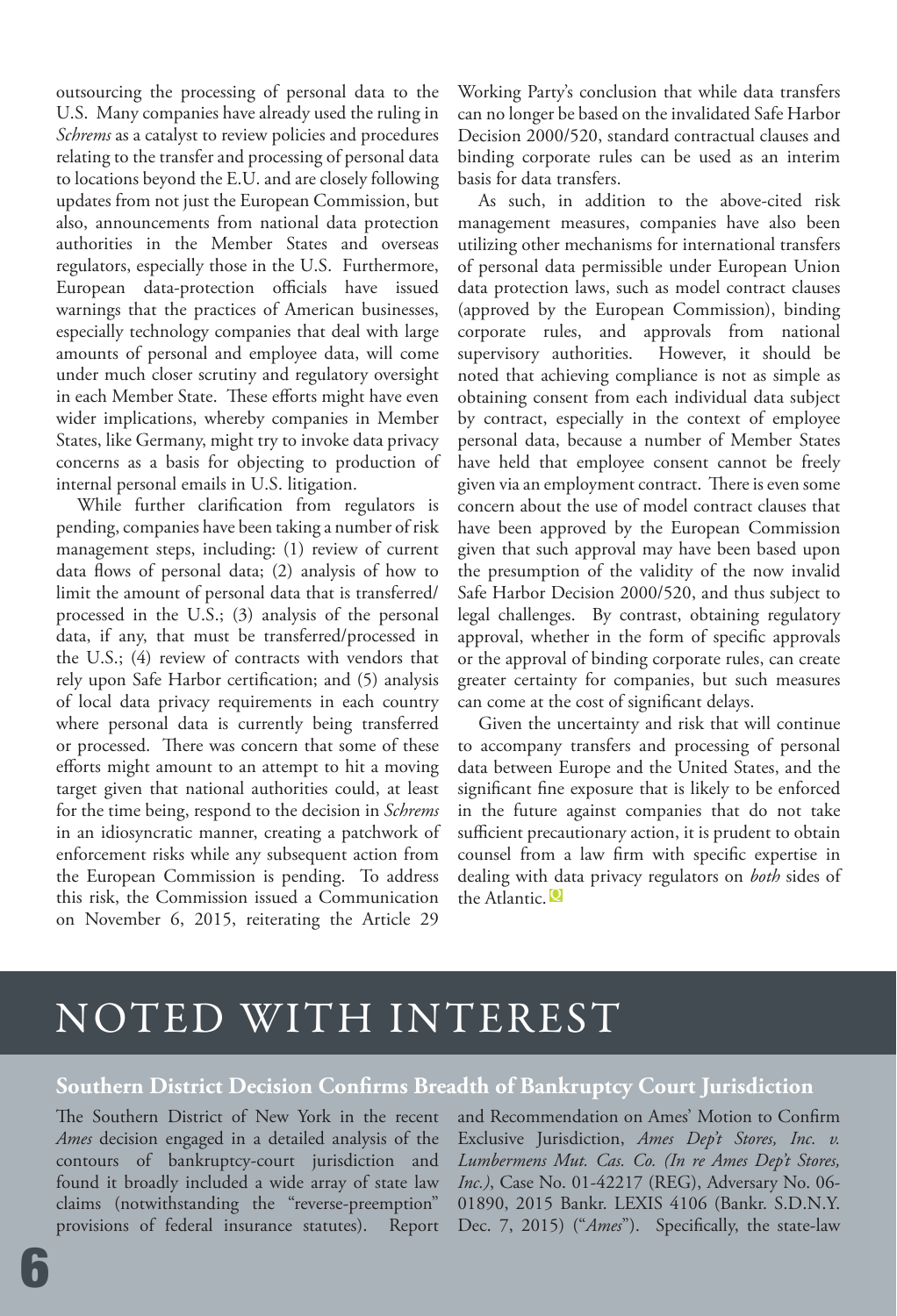claims in Ames implicated the McCarran-Ferguson Act's reverse preemption provisions, which typically elevate state law regulating the insurance business over federal law. Bankruptcy Courts are units of United States District Courts, which have "original and exclusive jurisdiction of all cases under title 11 [*i.e.,* the Bankruptcy Code]" and "original but not exclusive jurisdiction of all civil proceedings arising under title 11, or arising in or related to cases under title 11." 28 U.S.C. § 1334(a), (b). The defendant in *Ames* challenged the District Court's jurisdiction concerning a host of claims the Ames estate brought under state law and the Bankruptcy Code. Notably, these claims included "issues of particular importance to the bankruptcy system—most significantly, serious allegations of interference with the Debtors' property, of two separate types, each of which is subject to the Court's *in rem* jurisdiction and the protection of the Bankruptcy Code's automatic stay." *Ames* at 1. The detail and scope of the *Ames* decision make it one of the most significant recent pronouncements on bankruptcy court jurisdiction and ensure it will be cited frequently in the jurisdictional challenges that have become routine practice in bankruptcy litigation.

## *Challenged Transactions*

Lumbermens Mutual Casualty Company ("Lumbermens") provided a \$14.35 million bond surety (the "Bond") to backstop Ames' payment obligations to its workers' compensation insurer, Travelers Indemnity Company ("Travelers") under a bond agreement (the "Bond Agreement") that required Lumbermens to pay Travelers following its demand with respect to Ames' workers' compensation policies. In turn, Ames reimbursed Lumbermens, on an unsecured basis, for any payments it made to Travelers.

After Ames filed for bankruptcy (and invoked the automatic stay under section 362 of the Bankruptcy Code), Lumbermens and Travelers entered into a letter agreement (the "Letter Agreement") beyond the confines of the Bankruptcy Court pursuant to which (i) Lumbermens deposited \$8 million into a trust account (the "Trust Monies"); (ii) Travelers agreed to draw on two letters of credit (the "Letters of Credit") Ames obtained in the bankruptcy cases for Traveler's benefit—*before* satisfying Ames' obligations from the Trust Monies; and (iii) Travelers agreed not to make a demand on Lumbermens for any remaining amounts owed under the Bond until after it exhausted both the Letters of Credit and the Trust Monies.

Neither Lumbermens nor Travelers sought bankruptcy court approval of the Letter Agreement

or relief from the automatic stay, a significant omission because the Letter Agreement authorized Travelers to draw on Letters of Credit that Ames had collateralized with its own cash. Ames ultimately brought various claims against Lumbermens in the Bankruptcy Court, including (i) breach of the Bond Agreement, (ii) violation of the automatic stay and contempt pursuant to sections 105 and 362(a) of the Bankruptcy Code ("Automatic Stay and Contempt Claims"); (iii) declaratory judgment directing that the \$8 million in Trust Monies be released to Ames, (iv) declaratory judgment that Ames' obligations to Travelers should have been satisfied from the amounts available under the Bond prior to a draw on the Letters of Credit pursuant to section 1107 and 105 of the Bankruptcy Code ("Marshalling Claim"), and (v) equitable subordination of Lumbermens' claims pursuant to sections  $510(c)$  and  $105(a)$  of the Bankruptcy Code ("Equitable Subordination Claim"). Subsequently, Lumbermens, as a result of financial difficulties, commenced a rehabilitation proceeding under Illinois state law in the Circuit Court of Cook County, Illinois.

7

After Lumbermens moved to withdraw the reference, the United States District Court directed the Bankruptcy Court to provide a report and recommendation on the ability of a federal court to exercise jurisdiction over the claims Ames asserted in its adversary proceeding. Lumbermens argued the dispute belonged before the Illinois state court supervising its insolvency proceeding.

# *Bankruptcy Court's Jurisdiction Analysis*

The Bankruptcy Court first determined that it could exercise jurisdiction over each of Ames' claims under the "arising in," "arising under," or "related to" prongs of 28 U.S.C. § 1334. With respect to the state law claims (*e.g.,* breach of contract and unjust enrichment), the Bankruptcy Court found that it could exercise "related to" jurisdiction over those claims and that the breach of contract claim was a "core" matter because the issues raised by those claims overlapped with issues raised in the proof of claim Lumbermens filed against the Ames estate. The Bankruptcy Court found it has *exclusive* jurisdiction over the Automatic Stay and Contempt, Marshalling, and Equitable Subordination Claims because they pertained to property of Ames' bankruptcy estate, *e.g.*, the "bundle" of Ames' rights under the Bond Agreement and to excess cash collateral. Similarly, with respect to the Equitable Subordination Claim, the Bankruptcy Court noted the "claims allowance process is another classic *in rem* function, appropriately handled by no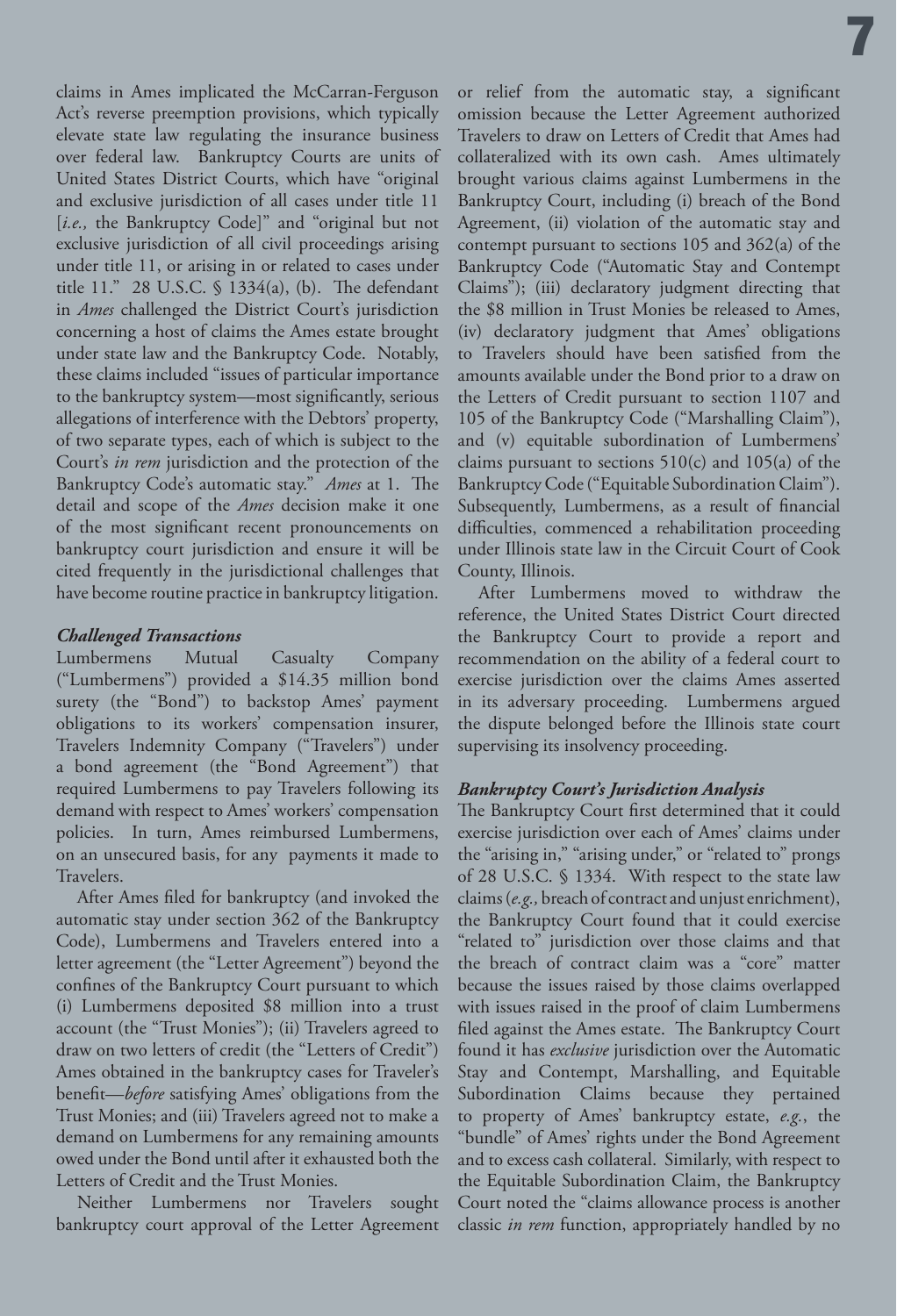court other than a bankruptcy court." *Ames* at 31.

#### *McCarran-Ferguson Act*

Intertwined with the issue of jurisdiction was whether the McCarran-Ferguson Act, which "reverse preempts" federal law, applying state law concerning the regulation of the insurance business over federal law—suggested the Illinois court should decide the claims in the Ames proceeding. 15 U.S.C. §§ 1011- 1015 (1994). Noting "[m]any courts, including the Second Circuit, have taken a narrow reading of McCarran- Ferguson," the Bankruptcy Court concluded the McCarran-Ferguson Act did not apply when "the Bankruptcy Code and relevant federal jurisdiction provisions do not specifically relate to the business of insurance." *Ames* at 33-34. While the Illinois Code regulates insurance because it enables the state court overseeing the rehabilitation to issue injunctions against actions against the insurer and to establish claim priority and a procedure for claim allowance, the Bankruptcy Court concluded nonetheless that "application of the Bankruptcy

Code would not 'impair, invalidate, or supersede' the relevant jurisdictional provision (or any other provision) of Illinois insurance law." *Ames* at 38. It also noted the "property in question is not subject to the *in rem* jurisdiction of the Illinois court, and insurance law has nothing to do with the controversy" because the Trust Monies were no more property of the Lumbermens estate than they were property of the Ames estate. *Ames* at 39. Similarly, the Bankruptcy Court noted the Illinois statute did not provide that the state court was an exclusive forum and concluded that "[a]bsent a legitimate policy concern and substantive conflict with a federal court's exercise of jurisdiction, McCarran-Ferguson cannot *de facto* deprive such federal court of its otherwise valid jurisdiction." *Ames* at 41.

Given the depth of the Court's analysis and the extent to which it confirmed the breadth of bankruptcy-court jurisdiction, *Ames* is sure to be cited with frequency in jurisdictional challenges that are routine features of bankruptcy litigation. **<sup>Q</sup>**

# PRACTICE AREA NOTES

# Class Action Litigation Update

*Supreme Court Upholds Arbitration Agreement in DIRECTV Case.*The Supreme Court recently added another decision to a growing body of law reversing state courts for refusing to enforce arbitration agreements. The decision, *DIRECTV v. Imburgia*, 135 S. Ct. 1547 (2015), concerned the validity of a contractual waiver of class arbitration. The Court held the arbitration waiver enforceable despite a clause in the agreement incorporating California law, which at the time of drafting had made class arbitration waivers unenforceable.

The plaintiff in *DIRECTV* was a California consumer who had agreed to DIRECTV's service contract. The contract contained an arbitration agreement, which among other things waived class arbitration by stating "[n]either you nor we shall be entitled to join or consolidate claims in arbitration." The contract, however, further stated that the arbitration waiver would become invalid if such a waiver was unenforceable under the "law of your state." Thus, under the terms of the contract, the entire arbitration agreement would become invalid

if California state law made class arbitration waivers unenforceable.

At the time the *DIRECTV* litigation commenced, California state law made class arbitration waivers unenforceable. But in *AT&T Mobility v. Concepcion*, decided in 2011, the U.S. Supreme Court held that the Federal Arbitration Act preempted and invalidated California's prohibition against class arbitration waivers. The central question in *DIRECTV* was thus whether the reference to "the law of your state" in DIRECTV's contract referred to California state law as it existed before *Concepcion*, or California state law after it had been invalidated by *Concepcion.*

In state court litigation underlying the *DIRECTV*  decision, the California Court of Appeal held DIRECTV's arbitration agreement invalid by its own terms pursuant to California's prohibition of class arbitration waivers. The Court of Appeal acknowledged the holding of *Concepcion*, but held that the DIRECTV contract referred to California law as it existed before *Concepcion*. The Court of Appeal consequently affirmed the trial court's denial of DIRECTV's motion to enforce the arbitration agreement. The California Supreme Court denied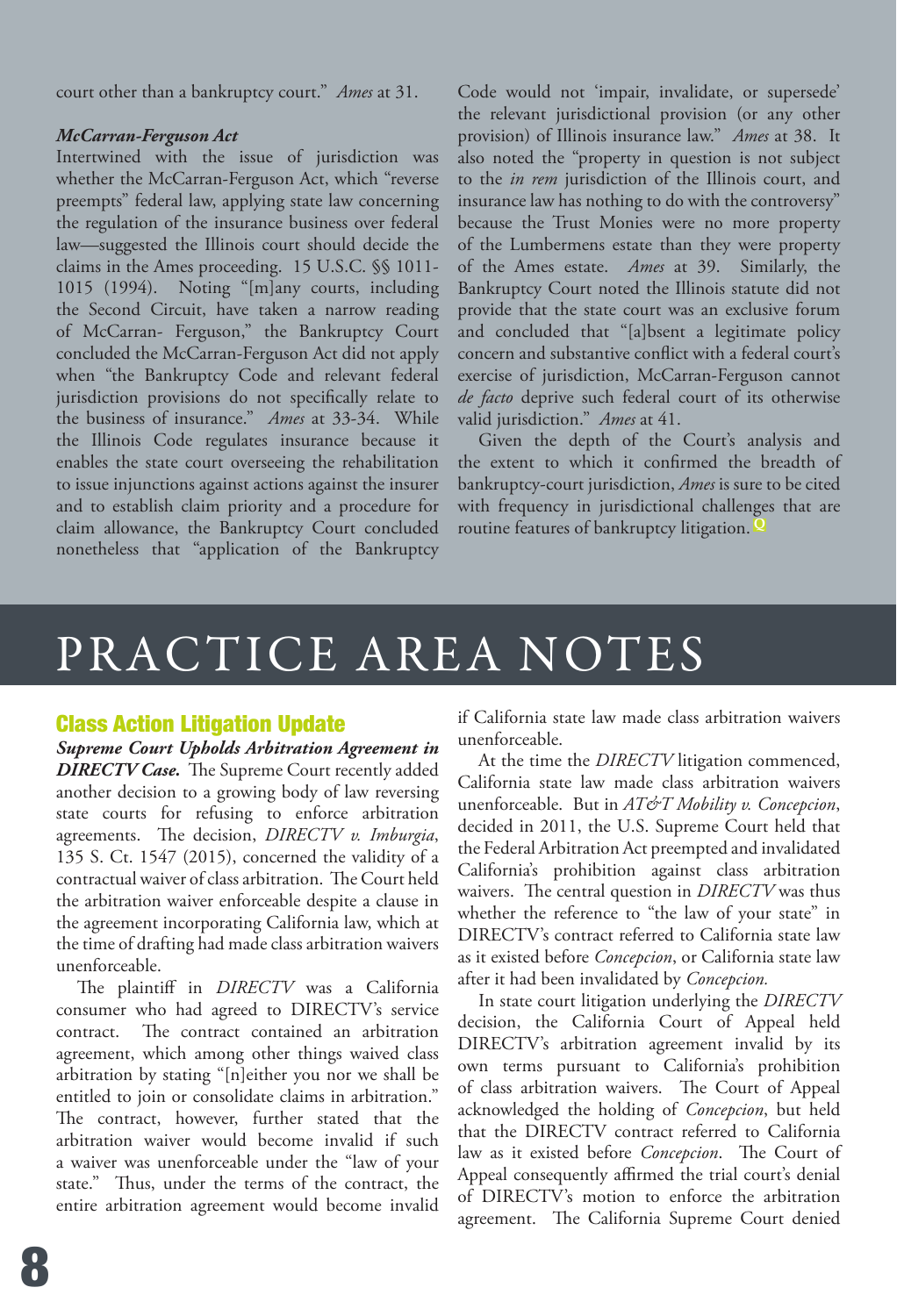discretionary review.

The U.S. Supreme Court reversed the California Court of Appeal in a 6-3 decision written by Justice Breyer. Although the Supreme Court acknowledged that California courts are the final authority on California contract law, it observed that the Federal Arbitration Act requires arbitration contracts to be placed "on equal footing with all other contracts," and only permits invalidation of arbitration contracts on grounds generally applicable to the "revocation of any [other type of] contract."9 U.S.C. § 2. The Supreme Court therefore deemed it unnecessary to decide whether the Court of Appeal had correctly applied California law, and rather assessed whether the Court of Appeal's reasoning and decision were generally applicable outside the context of arbitration. In her dissent, Justice Ginsburg characterized the question as whether the California Court of Appeals decision "suggest[ed] discrimination against arbitration."

The Supreme Court held that the Court of Appeal's decision was invalid because it had been based on reasoning unique to arbitration agreements rather than reasoning generally applicable to contract interpretation. *First*, the Court held that the DIRECTV contract's reference to the "law of your state" unambiguously referred only to *valid* state law. *Second*, the Court cited California case law pursuant to which contractual references to California law are deemed to incorporate retroactive changes to the law. *Third*, the Court found nothing in the Court of Appeal's decision to suggest that, outside the arbitration context, a California court would interpret phrases like the "law of your state" to mean the "*invalid* law of your state." *Fourth*, the Court noted that the language of the Court of Appeal's decision focused only on arbitration, further suggesting that "its holding was limited to the specific subject matter of . . . arbitration." *Fifth*, the Court deemed it

unlikely that California courts would give continued force to invalidated state law outside the arbitration context. *Sixth*, the Court observed that the Court of Appeal's holding did not identify a *general* principle of contract interpretation, but rather had been framed in a manner specific to arbitration agreements.

For all these reasons, the Supreme Court concluded that the Court of Appeal's decision was preempted by federal law because it failed to place arbitration agreements on equal footing with all other contracts as required by the Federal Arbitration Act. The Court therefore reversed and remanded for enforcement of the contract's arbitration waiver. In so holding, the majority rejected the concerns of Justices Ginsburg and Sotomayor whose dissent criticized the majority's opinion as a "further step" empowering "powerful economic enterprises" to "disarm consumers, leaving them without effective access to justice," and further highlighted parties' freedom to agree to arbitrate. **Q**

*(Quinn Emanuel Expands Chicago Office with Two Trial Lawyers continued from cover)* 

College of Trial Lawyers and has received numerous commendations, including the Department of Justice's Director's Award for superior performance. He received his J.D. from the University of Chicago Law School and his undergraduate degree from Princeton University, both with honors.

Mr. Lombard specializes in complex commercial litigation. He has a wide range of experience in a variety of litigation matters ranging from billiondollar contract disputes to nationwide class action defense. Clients he has represented in the recent past include IBM, McDonald's, Boeing, Motorola, and Navistar. Mr. Lombard received his J.D. from DePaul University College of Law, *summa cum laude,*  where he was an editor of the school's *Law Review*. He received his B.S./B.A., *magna cum laude*, from Boston University. **Q**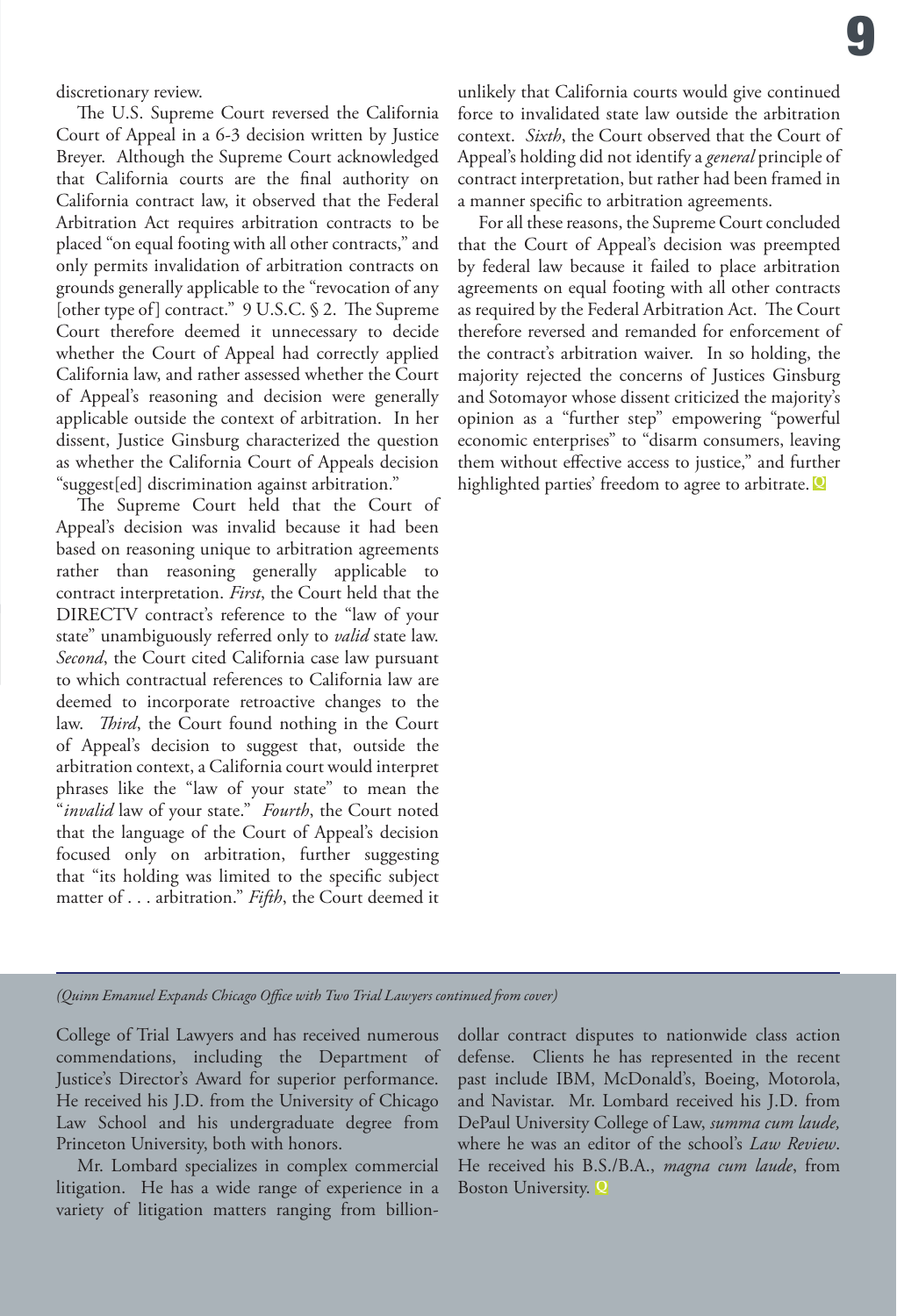# VICTORIES

# **ICC Arbitration Victory for Edison**

The firm recently obtained an important victory for Italian client Edison in an ICC arbitration. The tribunal reduced by more than EUR 1 billion, without interest and with retroactive effect, the price paid by Edison under a gas supply contract. Hearings on the merits were conducted over six days in July 2014 and September 2015. Italian law applied to the merits and the seat of the arbitration was in Switzerland.

The dispute arose out of a price review under a 25-year gas supply agreement signed in 2000, pursuant to which Edison agreed to buy Libyan gas sold by Eni North Africa ("Eni"). As in many long-term supply agreements for gas, the price of this contract is linked to the price of oil. Between 2009 and 2012, oil prices significantly increased while spot market gas prices remained stable. On October 1, 2012, Edison thus filed its price review request on the ground that a decline in gas prices and the decoupling of gas and oil values meant it was making a loss on the contract.

Price reviews can occur regularly in long-term gas supply contracts (typically, every 3 to 5 years). They are generally predicated upon the existence of significant changes affecting the value of gas on the buyer's market (the so-called trigger).

Edison had already obtained a substantial price reduction in a prior arbitration (Quinn Emanuel was not involved). Edison had nonetheless triggered the new price review on the day on which it received the prior award (October 1, 2012). This situation raised the question of the significance of the prior award for the interpretation and the application of the price review provision in the current arbitration. Eni, as seller, contended that the trigger was not satisfied because no new change had taken place during the new reference period. Eni added that Edison relied in fact on changes, the effects of which had already been taken into account in the prior award.

The tribunal decided that it did "not accept Respondent's axiomatic position that if a change of a certain nature (such as 'oversupply' or 'decoupling') has been considered before, it cannot be considered again." On the quantum, Eni and its experts advanced all sort of theories in order to justify that no price reduction should be allowed. They claimed that Edison was not an efficient market player and that its margins should not be restored to the same level as in the past in the current competitive environment. Quinn Emanuel defeated each and every one of them for Edison.

The Tribunal's award will likely be regarded as a landmark decision in the field of gas price review arbitrations. This case was one of the largest gas price review arbitrations in Europe, involving the two main players of the Italian gas market (Edison is second and Eni is first). Further, the billion-dollar result obtained by Edison is amongst the largest amounts ever awarded in a price review arbitration. It will make a huge impact in the market and reinforces the reputation of the firm in the field.

# *Inter Partes* **Review Victory for Celgene**

Quinn Emanuel recently won an *inter partes*  review ("IPR") of a patent covering the active ingredient in firm client Celgene Corporation's ("Celgene") blockbuster cancer therapy, Revlimid®, and certain associated methods of use. Revlimid<sup>®</sup> is a \$5 billion per year product. The United States Patent and Trademark Office's Patent Trial and Appeal Board's ("PTAB") decision provides Celgene with patent certainty until at least late 2019.

The case began when hedge fund manager Kyle Bass and patent troll Erich Spangenberg filed an IPR petition against Celgene's patent in an attempt to drive down Celgene's stock price and profit on short positions taken in advance of filing. Petitioners argued that Celgene's patent claimed compounds that were only a slight modification from thalidomide and other thalidomide analogs identified in the prior art, and that the claimed methods of use would have been obvious.

Quinn Emanuel quickly identified that Petitioners' theories were based entirely on hindsight—starting with Celgene's patent and working backwards to piece together the claimed compounds and methods of use. The firm scoured the prior art and field of knowledge at the time of the patent's filing and collected several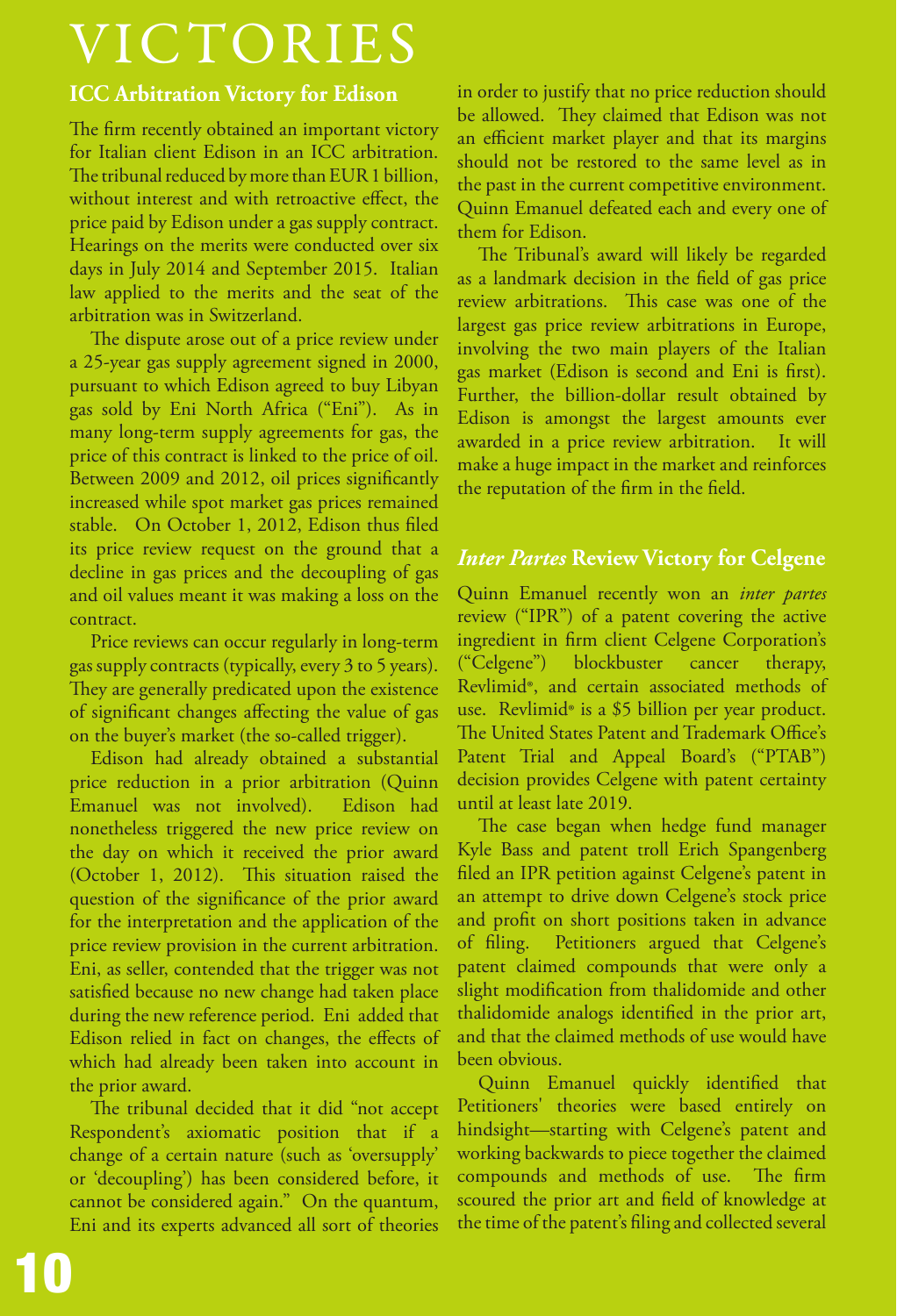references that would have taught away from the combination of references Petitioners relied upon and also taught away from arriving at the claimed compounds and methods of use. The firm employed an all-out attack strategy in the Preliminary Response, raising PTAB's awareness of the significant scientific advancement achieved in Celgene's patent.

VICTORIES (1989), Andre Sterling (1989), Andre Sterling (1989), Andre Sterling (1989), Andre Sterling (1989),<br>1980 – Andre Sterling (1989), Andre Sterling (1989), Andre Sterling (1989), Andre Sterling (1989), Andre Sterl

PTAB spent several pages summarizing how Quinn Emanuel's arguments persuaded it that there was no motivation to combine the cited prior art and no reasonable expectation of success in arriving at the claimed inventions. Based on the firm's arguments, PTAB found Petitioners did not prove a reasonable likelihood of succeeding on its petition and denied the IPR.

This is a significant win for Celgene. It vindicates the merits of a key patent protecting Revlimid®, and provides patent certainty and exclusivity in Celgene's growing \$5-billion per year market until at least late 2019.

# **Ninth Circuit Victory Upholds \$15.7 Million Victory in Repayment Guaranty Dispute**

The Ninth Circuit recently affirmed a \$15.7 million judgment Quinn Emanuel obtained against Meritage Homes Corp. related to a real estate development near Las Vegas.

The case arose from the development of a 2,000 acre planned community in Henderson, Nevada. A group of homebuilders, including Meritage, formed South Edge, LLC to develop the property. In connection with the transaction, South Edge borrowed \$585 million from a syndicate of lenders, and each of the homebuilders executed a repayment guaranty, which required them to repay their respective portion of the loan if South Edge became bankrupt.

After the financial crisis and drop in the Las Vegas real estate market, South Edge was placed into an involuntary bankruptcy in December 2010. As part of the chapter 11 plan of reorganization, the lenders' claims against Meritage were ultimately assigned to the firm's client, Insolvency Services Group (ISG).

On behalf of ISG, the firm obtained summary judgment in the District Court and an award

of \$15.7 million against Meritage. The Ninth Circuit subsequently affirmed the decision in full. In particular, the court held that the repayment guaranty was enforceable and that ISG had standing even after the claims against Meritage were assigned to it in connection with the reorganization plan. **Q**